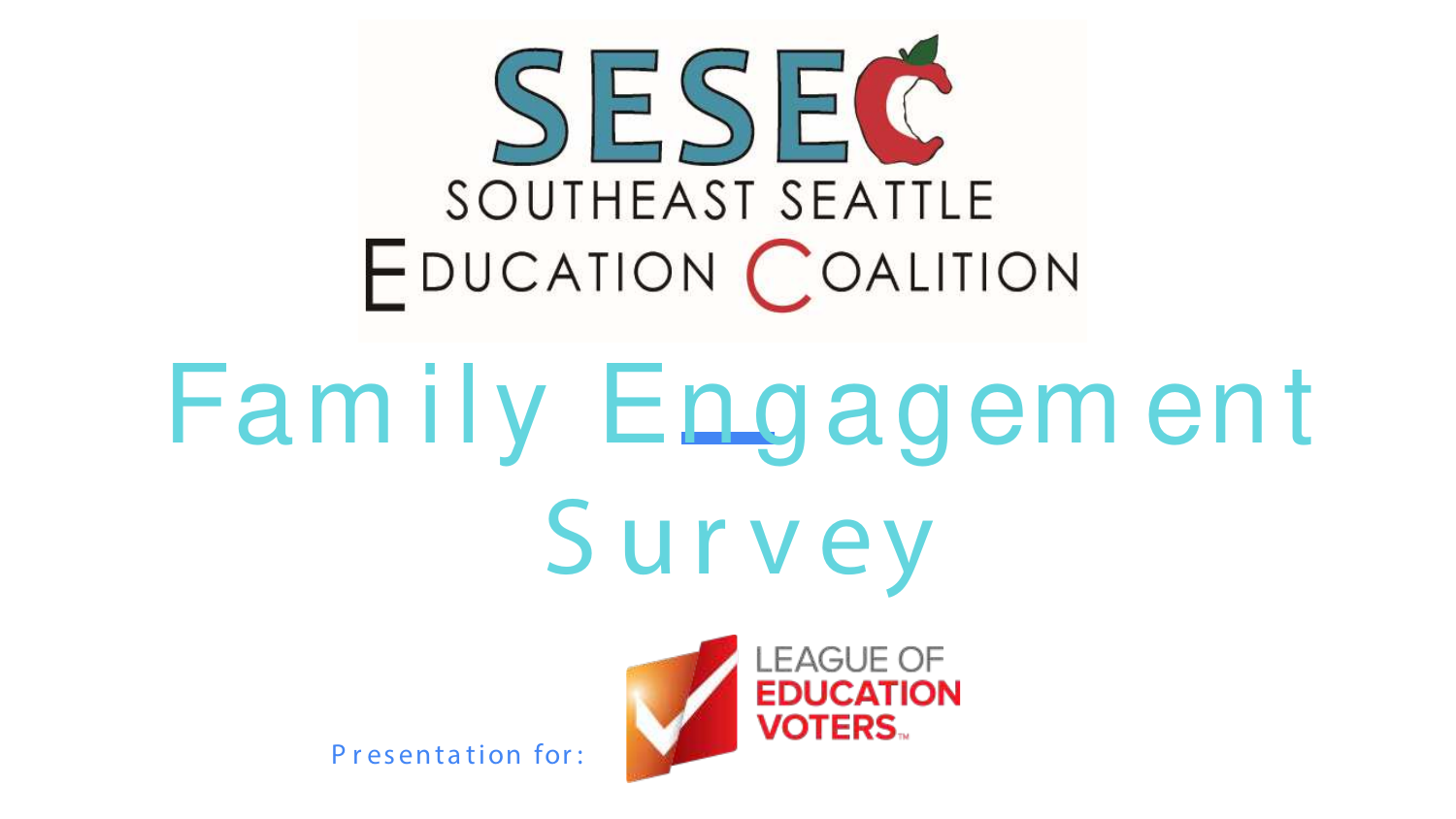### Why are we here?



#### 2. Prioritize

**What data or process** will best help us attend to equity and answer our questions?

#### 3. Engage

Draw on cultural brokers and existing leaders to reach out to stakeholder groups and invite their participation.

#### 4. Make Sense

www.commu

 $\sqrt{2}$ 

 $1.10$ 

 $2.00h/h$ 

 $3.14$  Mass

Share data, Collaborate with stakeholders to make sense of it. What does the data tell us? What other avestions do we have?

#### **5. Strategize**

**Reconvene and** expand leadership group. What did we learn? What are the next steps?

#### 1. Question

Convene a leadership aroup to initiate the process. Why are we doing this? Who do we need to work with? What questions do we have and how will we use what we learn?

Data Inquiry for Equitable Collaboration

6. Act

Change policies or practices. Legerage new relationships. **Discover new questions for** further inquiry.

Figure by Research Designers, http://researchdesigners.com/ © Copyright 2015, University of Washington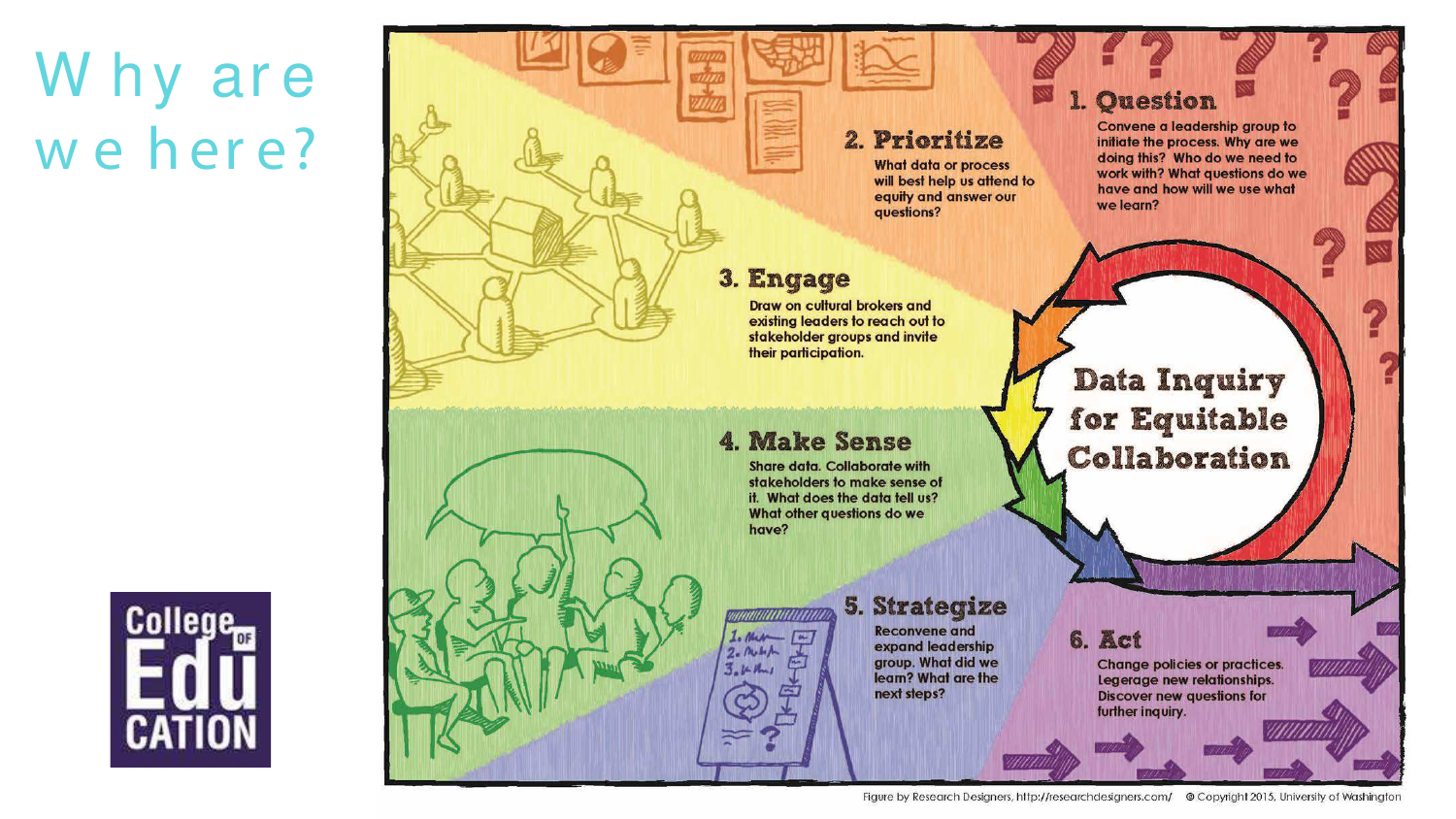## Big Finding #1: by M ajority vs Dominant

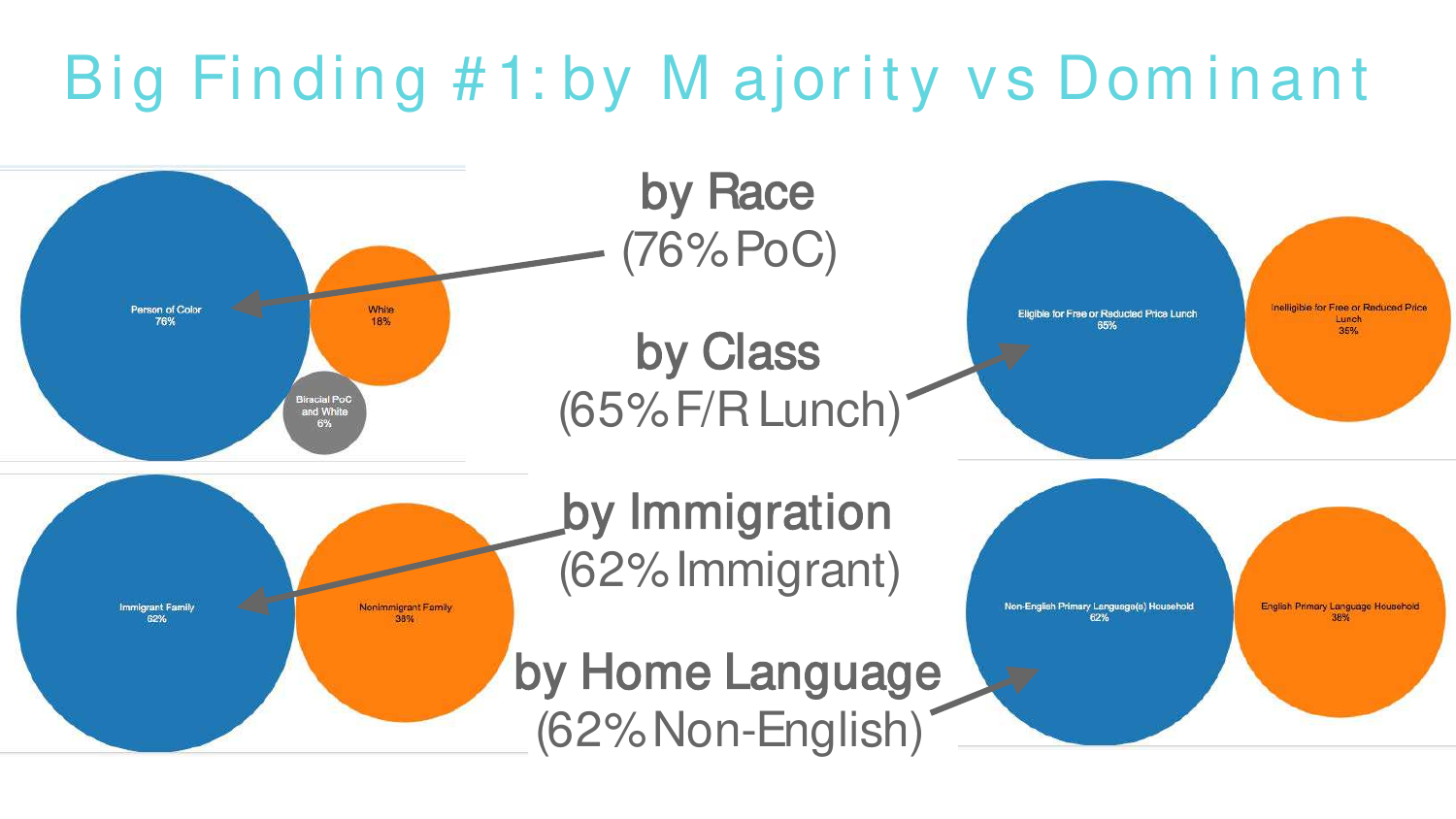### Big Finding # 1:

### ● 10 Languages online and in paper:

- Amharic, Chinese, English, Oromo, Russian, Somali, Spanish, Tagalog, Tigrinya, Vietnamese
- 639 families
	- $\circ$  51.6% took the survey in a language other than English
	- 77.3% preferred paper
- Changing the conversation about who is in research and who does research.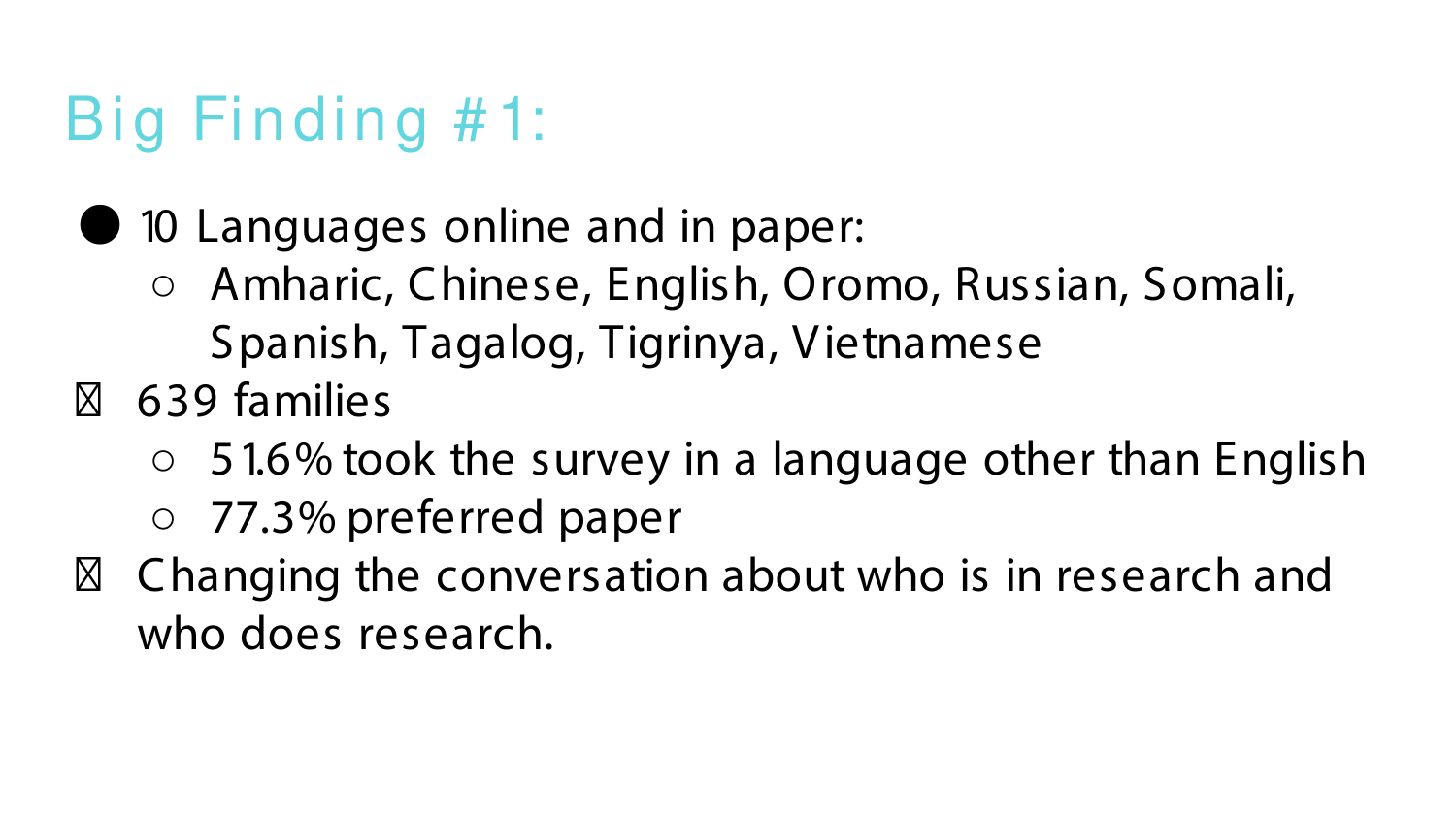\* White \* Full-price Lunch \* \* Non-Immigrant \* Primary English Speaker \* Dom inant

Being in a position of systemic power and privilege. More specifically, exerting control over educational practices, policies, and research to reinforce hierarchies between social groups.

\* Person of Color \* Free Lunch \* Immigrant \* Primary Non-English Speaker \* M ajority Being in a position of democratic potential and possibility. More specifically, transforming educational practices, policies, and research to support historically oppressed and overlooked social groups.